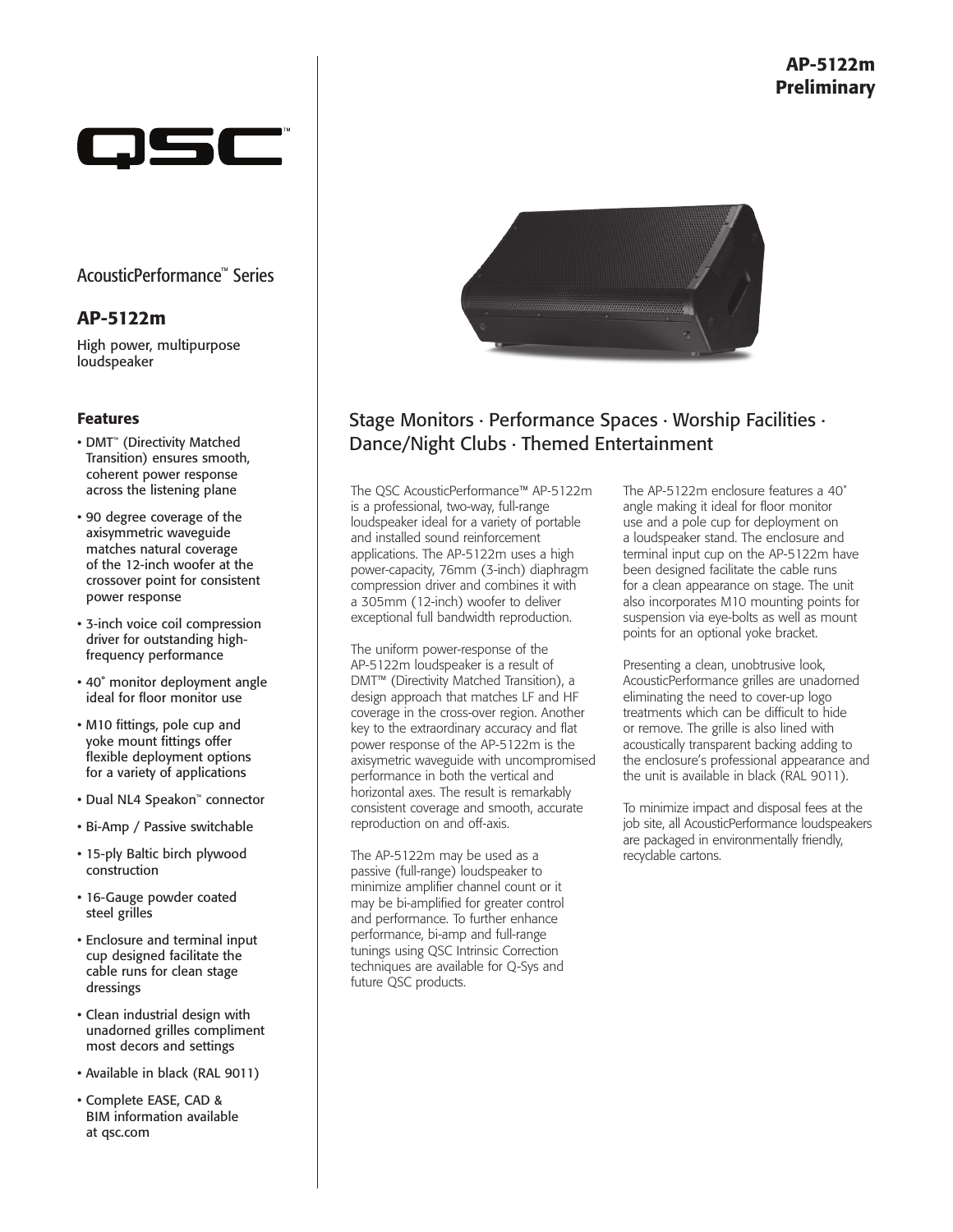# AP-5122m Details Preliminary







### Specifications:

| <b>System Details</b>                        |                                                                             |
|----------------------------------------------|-----------------------------------------------------------------------------|
| Frequency Response (-10dB)                   | 55Hz - 18kHz                                                                |
| Power Capacity <sup>1</sup>                  | 550W / 60V continuous                                                       |
| System Sensitivity <sup>2</sup>              | 95dB, 1W@1m                                                                 |
| Coverage Angle                               | 90° Axisymmetric                                                            |
| Directivity Factor (Q)                       | 6.0                                                                         |
| Directivity Index (DI)                       | 7.8                                                                         |
| Recommended Crossover                        | 950 Hz, 48dB/octave                                                         |
| Maximum Rated SPL                            | Passive: 122dB @1m, continuous <sup>3</sup><br>128dB @1m, peak <sup>4</sup> |
| Rated Impedance                              | 80                                                                          |
| <b>HF Transducer</b>                         | 76mm (3-inch) voice coil, compression<br>driver; 72W / 24V (2 Hrs)          |
| I F Transducer                               | 305mm (12-inch) driver with 102mm<br>(4-inch) VC; 550W / 60V (2 Hrs)        |
| Optional Accessories                         | AP-YM12m Yoke mount<br>M <sub>10</sub> Kit-W                                |
| <b>Enclosure Details</b>                     |                                                                             |
| Input Connector                              | Dual NL4 connector                                                          |
| <b>Enclosure Material</b>                    | 15-ply Baltic birch plywood                                                 |
| Attachment Points                            | 11x M10 threaded inserts                                                    |
| Color                                        | Black (RAL 9011)                                                            |
| Grille                                       | 16 Gauge powder coated steel                                                |
| Dimensions (HxWxD)                           | 660mm x 381mm x 286mm<br>$(26x15x11.3\text{-inches})$                       |
| Net Weight                                   | 28.3kg (63 lb)                                                              |
| <b>Shipping Carton Dimensions</b><br>(HxWxD) | 737mm x 551mm x 447mm<br>(29x21.7x17.6-inches)                              |
| Shipping Weight                              | 30.8kg (68 lb)                                                              |

As part of QSC's ongoing commitment to product development, specifications are subject to change without notice.

<sup>1</sup> 2 hour rating using IEC60268 noise based on minimum impedance

<sup>2</sup> Mid-band based on nominal impedance

 $\overline{a}$ 

<sup>3</sup> Calculated as the nominal sensitivity plus 10x the log of continuous rated power in volts squared divided by nominal impedance

4 Calculated as the continuous calculated max output plus 6dB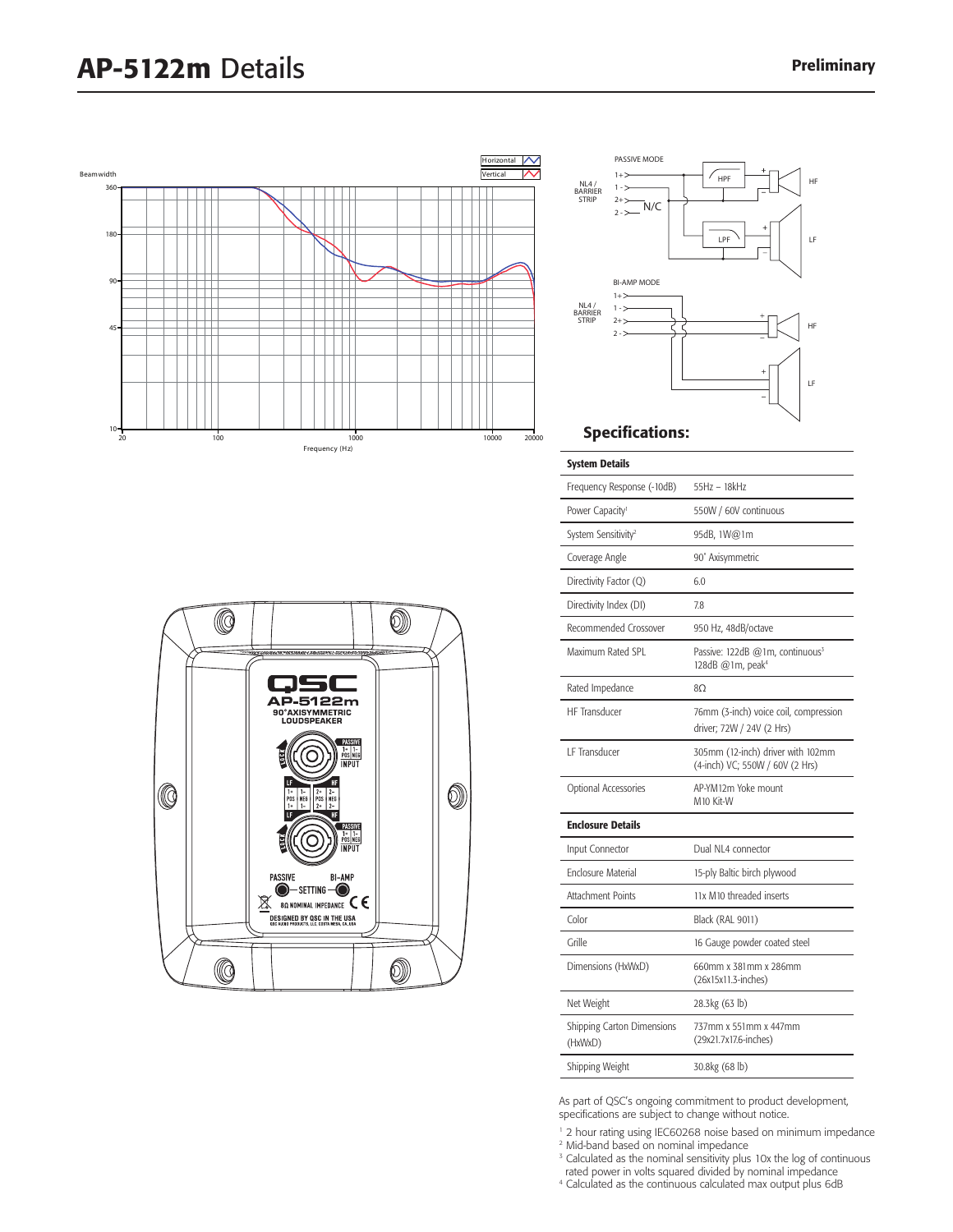